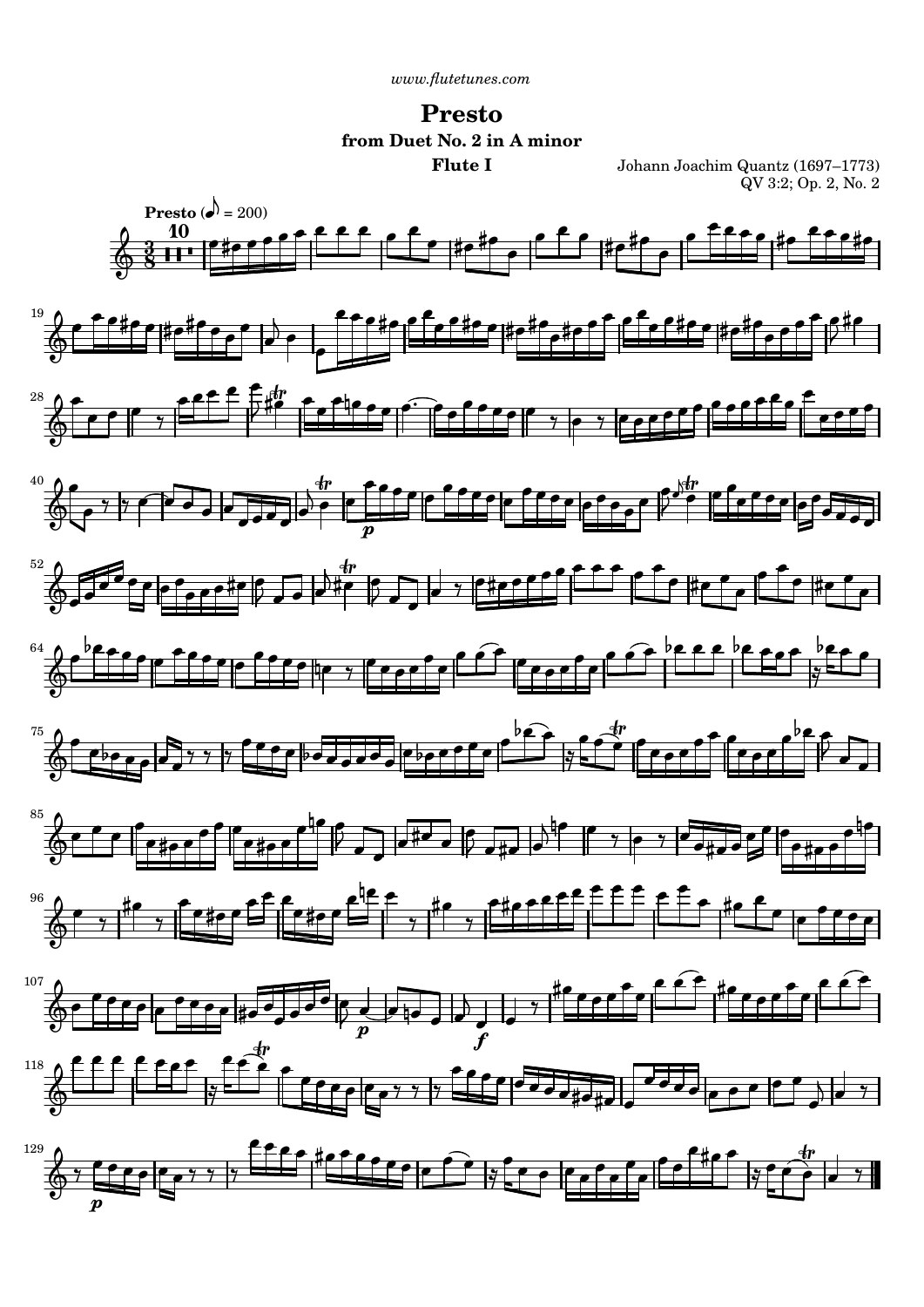**Presto from Duet No. 2 in A minor**

**Flute II** Johann Joachim Quantz (1697–1773) QV 3:2; Op. 2, No. 2



f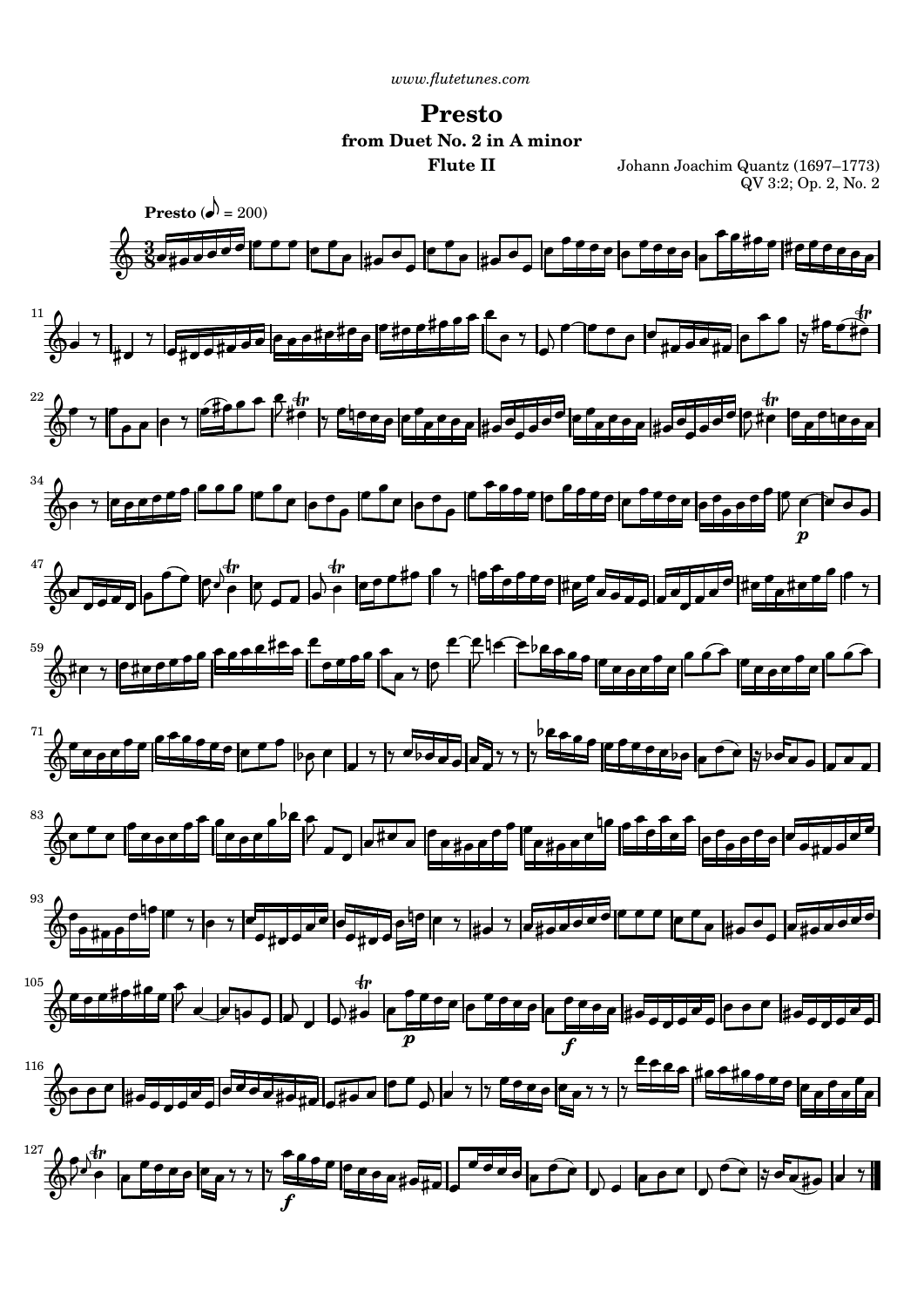**Presto from Duet No. 2 in A minor**

Johann Joachim Quantz (1697–1773) QV 3:2; Op. 2, No. 2











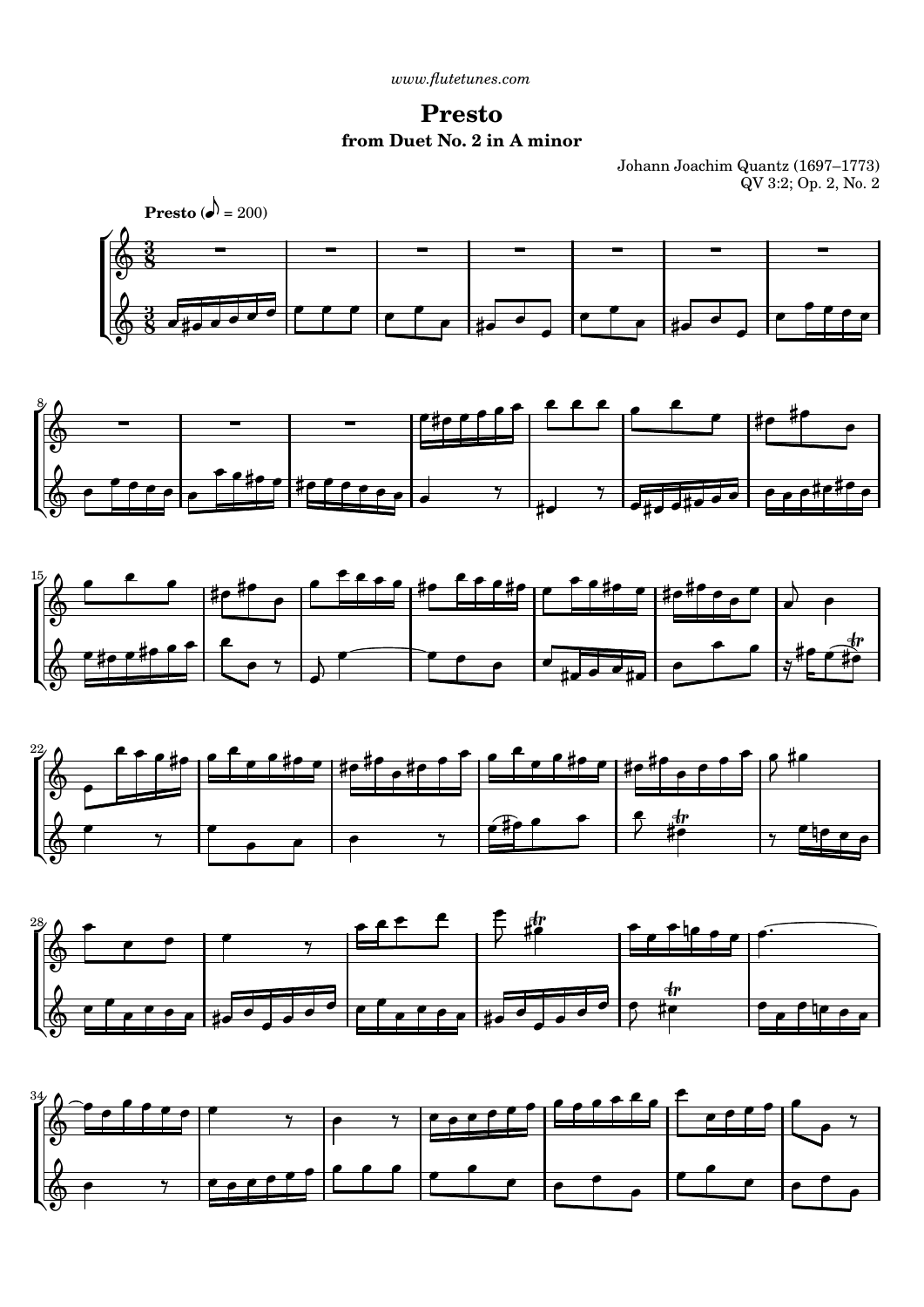